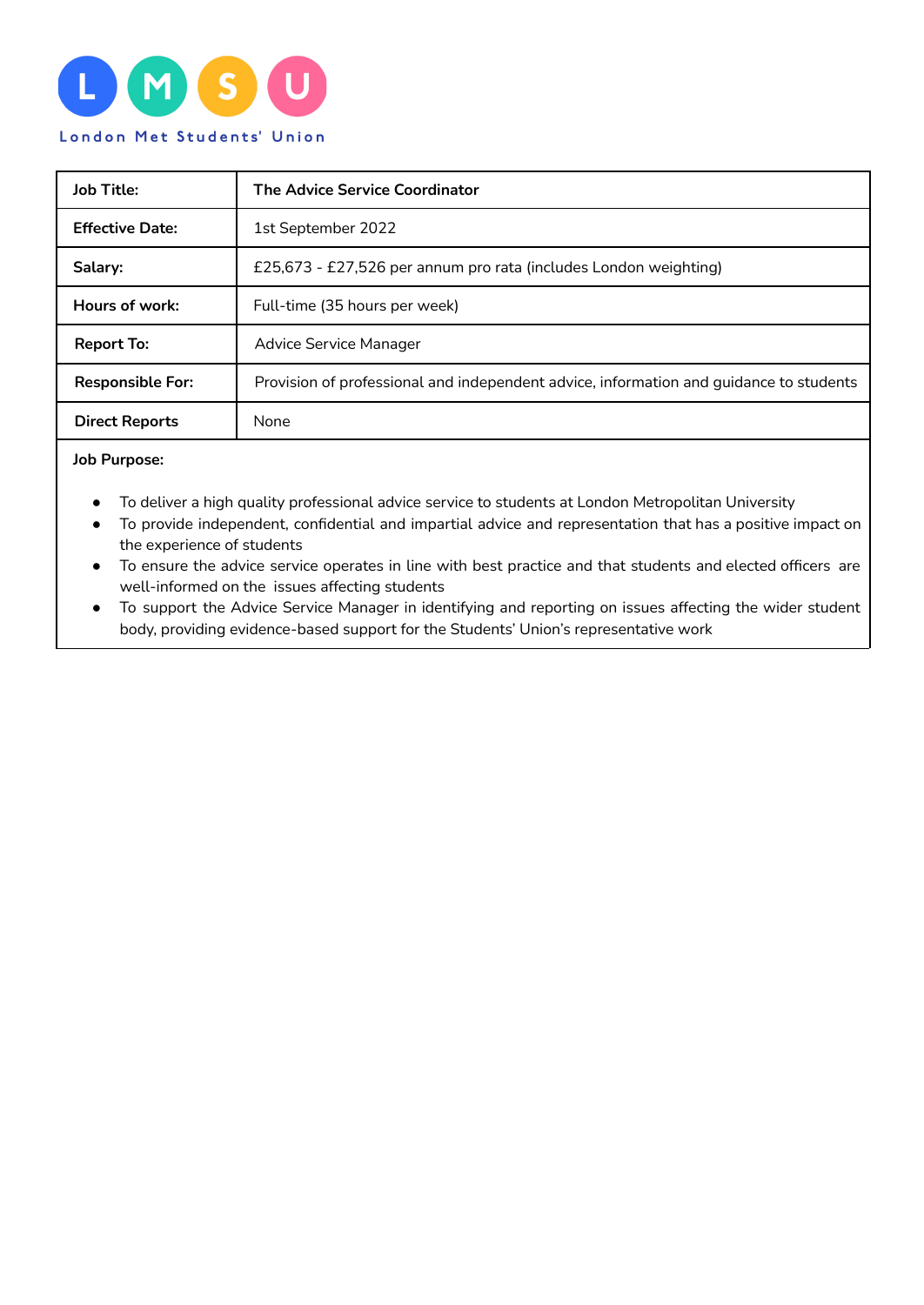## **Main Duties and Responsibilities:**

# **Service Development**

- Ensure up to date knowledge of legislation, policy and best practice in the advice sector to ensure that the service is relevant and all advice is accurate and appropriate
- Ensure that all aspects of the advice service are accessible and inclusive so that all students are able to access and use the service regardless of their circumstances
- Support the Advice Service Manager in developing and improving the advice service, ensuring that developments are responsive to feedback from service users and in line with the strategic aims and priorities of LondonMet SU
- Work with colleagues across the University to promote good practice and support the delivery of academic representation in order to reduce academic misconduct, improve the student experience and increase student retention
- Assist with the promotion of the advice service throughout the University and externally

# **Individual advice and representation**

- Maintain a triage system that ensures members receive the right support at the right time and in the right format
- Conduct meetings with students and answer e-mail and telephone enquiries
- Accompany and represent students at hearings and meetings where required
- Signpost or refer students to alternative support and services where appropriate, including both University and non-University specialist services
- Manage own caseload, prioritising time and workload accordingly, ensuring accurate, relevant and confidential records are produced in a timely manner and maintained via the casework management system
- Maintain and develop resources and tools that inform and advise students on the issues that are likely to impact on their welfare and education whilst studying at London Metropolitan University
- Provide support to elected officers, student representatives and student-facing staff to enable them to signpost students appropriately
- Follow the policies, procedures and practices of the University and Students' Union and relevant legislation in order to ensure the accurate provision of advice
- Support the Advice Service Manager to record outcomes and impact, collecting and collating data and case studies to demonstrate the effectiveness and impact of the Students' Union's activities
- Acting at all times in a professional manner
- Demonstrating excellent attendance and punctuality
- Support students to prepare appeals, complaints and statements in relation to University procedures, advising on appropriate evidence and providing feedback on drafts' to the duties

# **Collective representation**

- Support the Advice Service Manager to identify, monitor, analyse and report on trends across the issues facing our students to ensure the advice service is well integrated with student voice and informs our evidence-based representative work
- Work with the Advice Service Manager and other colleagues within the Students' Union to ensure elected officers are well-informed on the issues affecting students, including the delivery of briefings, to ensure that they are briefed, prepared and feel empowered to discuss issues facing students within the University and externally
- Work with elected officers to ensure that students remain up-to-date and informed on University policies, procedures and regulations to reduce academic misconduct, improve student experience and increase retention
- Work together with the Student Voice Coordinator (Democracy and Representation) to support elected officers and Student Reps with their representative work
- Support other representative projects and initiatives as directed by the Director of Membership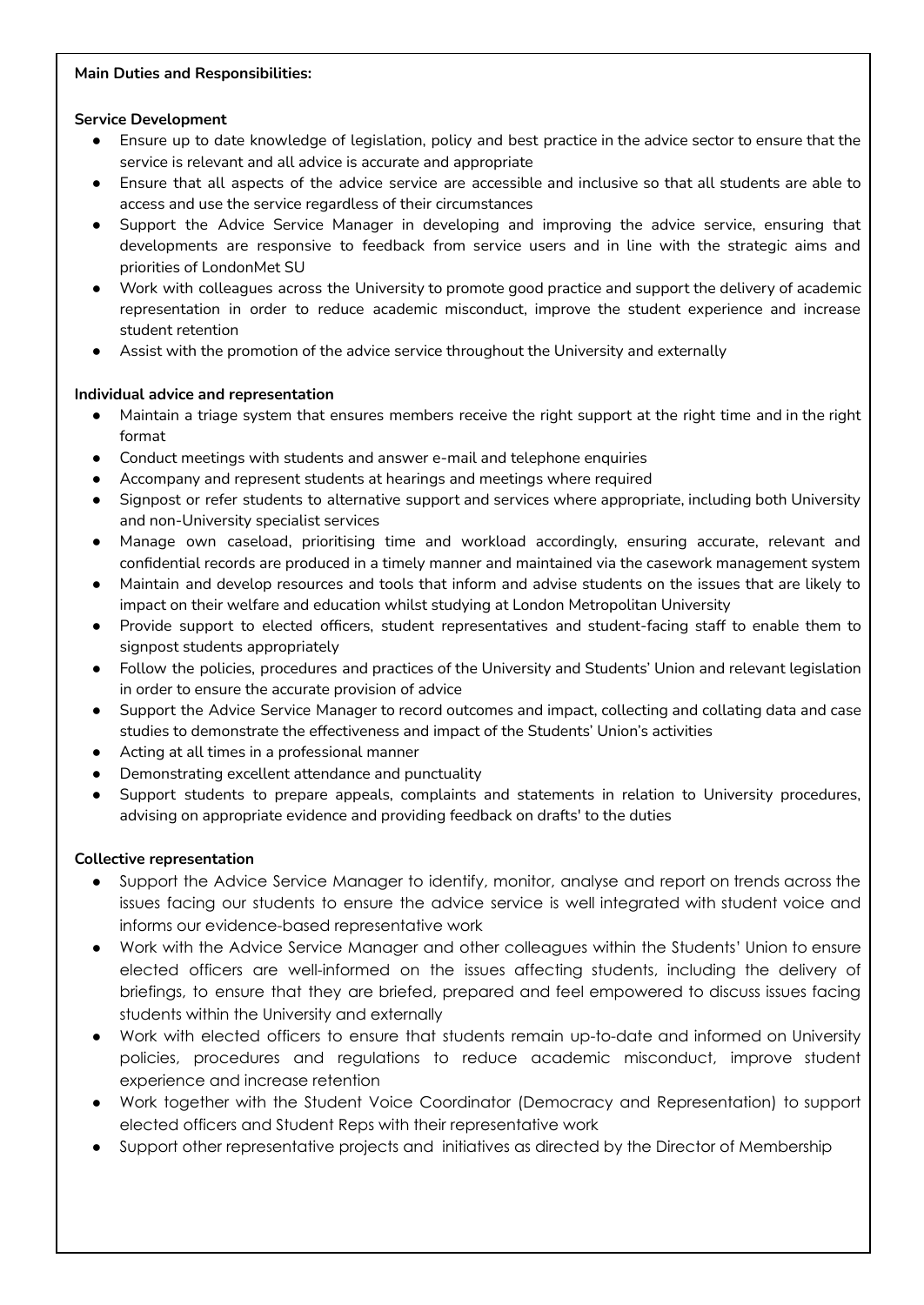## **Stakeholder relationships**

- Develop and maintain relationships with colleagues throughout the Students' Union, University and other advice providers
- Work with relevant Students' Union and University departments to ensure elected officers, student-facing staff and student staff signpost to the service appropriately and correctly

## **Finance and Compliance**

- Ensure advice and representation activity is within agreed budgets and contribute to budget planning
- Adhere to all policies and procedures, and ensure all advice is fully compliant with Students' Union and relevant University policy and with legislation, including the Education Act, GDPR and health and safety

## **Miscellaneous/ Other Duties:**

- Work across all sites and the estate
- Promote the Students' Union in a positive manner
- Attend meetings and training events as necessary to enhance the role and the impact of the service to students
- Undertake training and develop specialist knowledge in appropriate areas
- Comply with and promote the environmental and sustainability policies and practices within the Students' Union
- Have a flexible approach to duties and work and, in particular, adopt an excellent teamwork style with all colleagues and activities. This may involve undertaking duties in support of the activities and services of other areas of the Students' Union
- Undertake other duties of a reasonable nature, as may be determined by the postholder's line manager from time to time, in consultation with the postholder.
- Carry out all duties in accordance with the Students' Union policies designed to protect members of staff or students from harassment. It is the duty of the postholder not to act in a prejudicial or discriminatory manner towards staff, students, visitors or members of the public. The postholder should also counteract such practice or behaviour by challenging or reporting it.
- Take reasonable care of health and safety of self, other people and resources whilst at work to comply with the Students' Union and University Health and Safety Policies, Codes of Practice and local arrangements.
- Cooperate with the line manager or any other person with specific responsibility for health and safety, to enable the Students' Union's and University's responsibilities under the Health and Safety at Work Act to be performed.
- Demonstrate a commitment to working in a democratic environment.

## **Review Clause:**

This is a description of the job as it is presently constituted. It is the SU's practice to periodically examine job descriptions and to update them to ensure that they accurately reflect the job that is required to be performed, or to incorporate proposed reasonable changes. This procedure is conducted jointly by each manager in consultation with the individual whose job description is being reviewed. All staff are expected to participate fully in such discussions. When a manager seeks to amend or vary the job description it will seek to do so with the agreement of the employee, giving consideration to any representations s/he may wish to make. Where agreement is not possible, the manager will confirm the changes to the job description to the employee in writing, together with the date on which the changes will take effect. The manager will provide an explanation as to why any representations have been unsuccessful, by whatever means is appropriate. Where changes are made to a job description, consideration will be given to whether the post should be subject to re-evaluation depending on the extent and scope of the changes.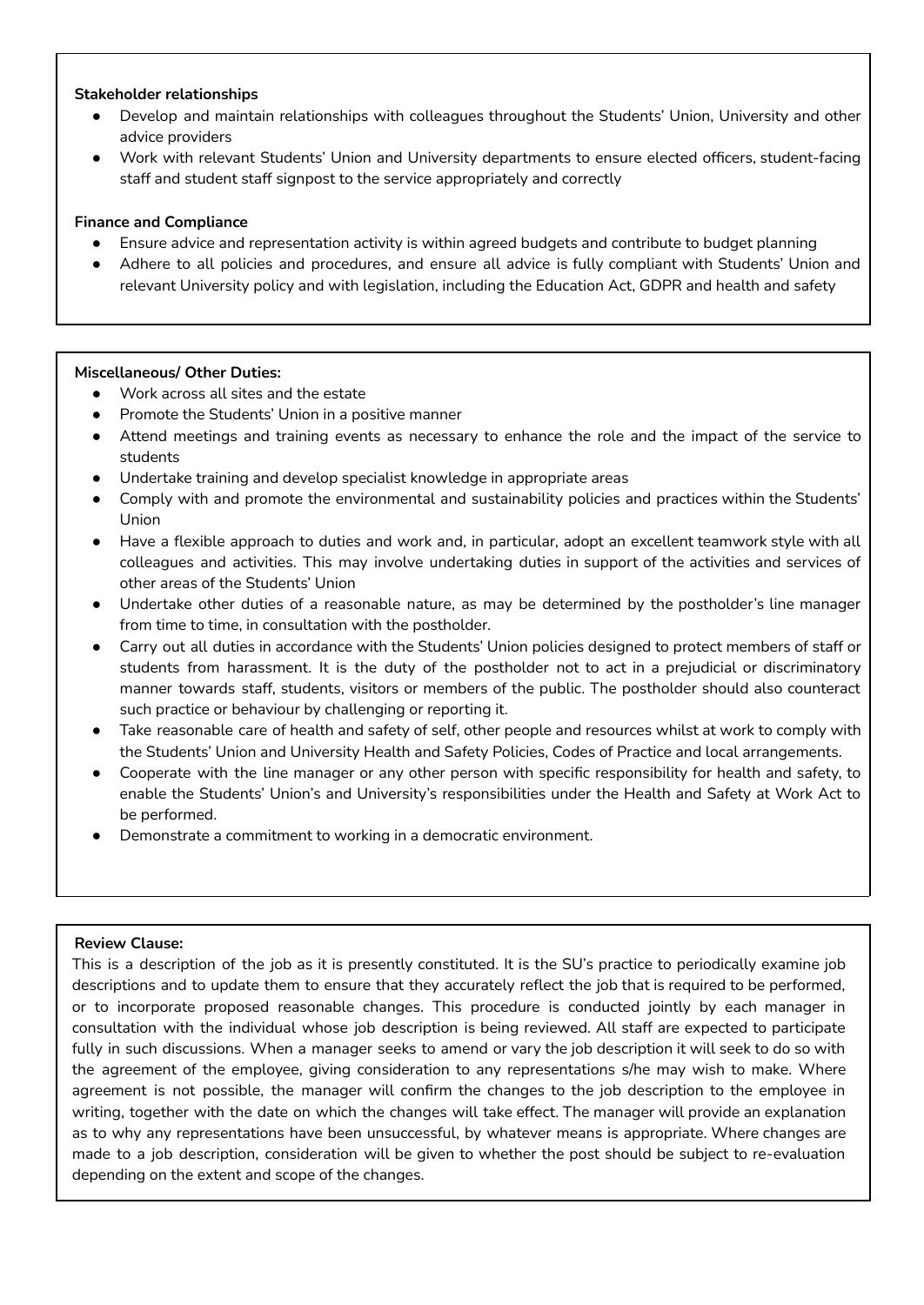| <b>Attributes</b>                           | <b>Relevant Criteria</b>                                                                               | <b>How Identified</b>                              | <b>Rank</b>   |
|---------------------------------------------|--------------------------------------------------------------------------------------------------------|----------------------------------------------------|---------------|
| 1. Relevant<br><b>Experience</b>            | Communicating with a diverse<br>range of people, both individuals<br>and groups                        | Application<br>Form,<br>Interview &<br><b>Task</b> | E (Essential) |
|                                             | Graduating student or<br>recent<br>graduate (within the last 2 years)                                  |                                                    | $\mathsf E$   |
|                                             | student or recent<br>Graduating<br>graduate of London Metropolitan<br>University                       |                                                    | D (Desirable) |
|                                             | Experience of working with difficult<br>or sensitive situations in a calm and<br>professional way      |                                                    | D             |
|                                             | Experience of working in<br>an<br>advice-giving role                                                   |                                                    | D             |
| 2. Education and<br><b>Training</b>         | Evidence of ongoing CPD                                                                                | Application<br>Form                                | D             |
| 3. General &<br><b>Special</b><br>Knowledge | Knowledge of the importance of<br>keeping relevant, appropriate and<br>confidential case records       | <b>Application Form</b><br>Interview & Task        | E             |
|                                             | Passionate about ensuring the<br>provision of advice to students at<br>London Met                      |                                                    | Ε             |
|                                             | Knowledge of issues affecting<br>students in higher education                                          |                                                    | E             |
|                                             | Knowledge of trends and best<br>practice in the advice sector                                          |                                                    | D             |
|                                             | An understanding of the student<br>movement and higher education<br>sector                             |                                                    | D             |
| 4. Skills &<br><b>Abilities</b>             | Ability to respond positively to<br>challenging situations and solve<br>problems                       | Application<br>Form and<br>Interview               | Е             |
|                                             | Demonstrate commitment to tasks<br>set by the Advice Manager                                           |                                                    | E             |
|                                             | Ability to keep up to date with<br>changing policy, procedures, trends<br>and best practice approaches |                                                    | Ε             |
|                                             | Able to demonstrate a commitment<br>to improving the Advice Service,                                   |                                                    | Ε             |